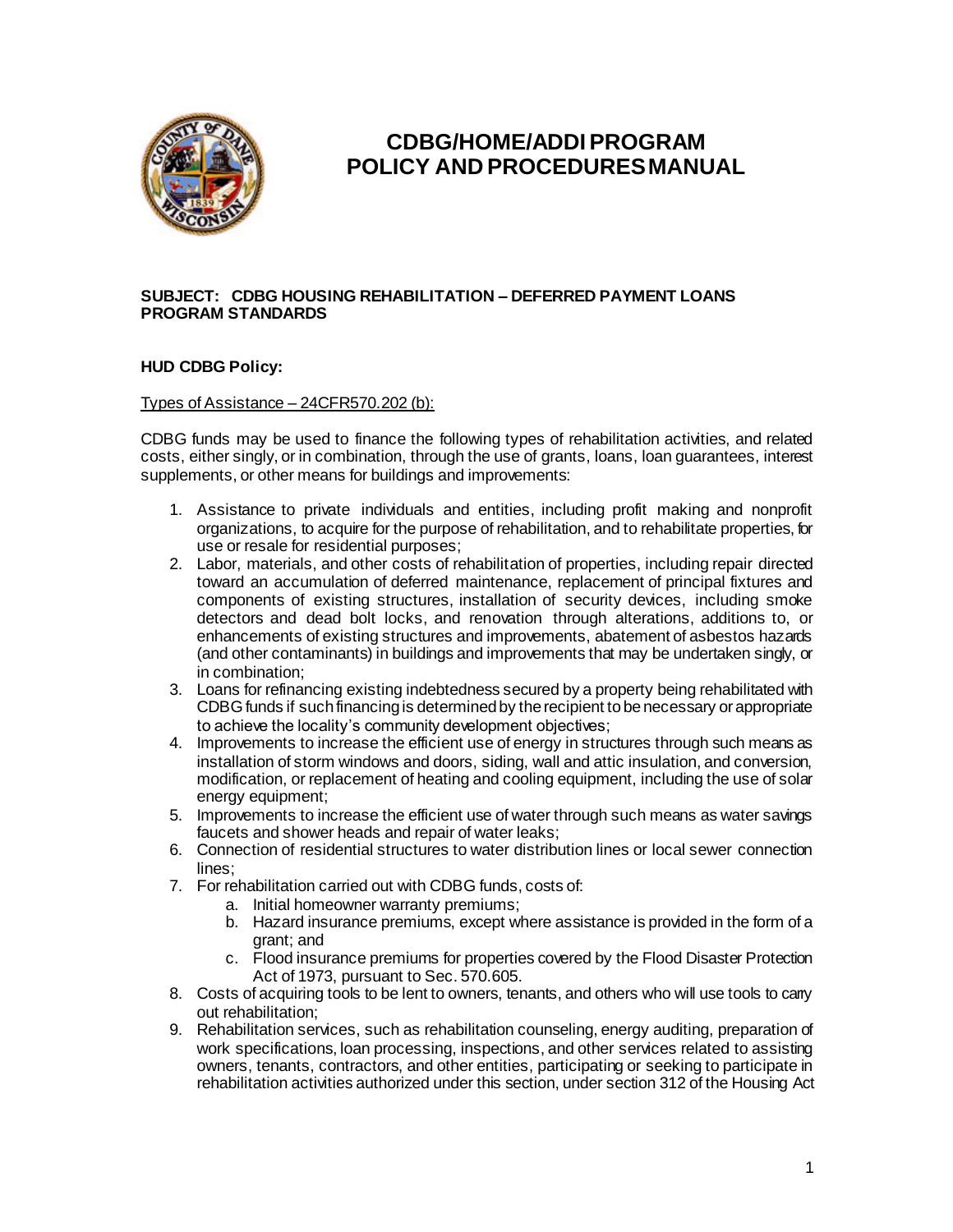or 1964, as amended, under section 810 of the Act, or under section 17 of the United States Housing Act of 1937;

- 10. Assistance for the rehabilitation of housing under section 17 of the United States Housing Act of 1937; and
- 11. Improvements designed to remove material and architectural barriers that restrict the mobility or accessibility of elderly or severely disabled persons to buildings and improvements eligible for assistance under paragraph (a) of this section.

## **PURPOSE**

The primary objective of Title I of the Housing and Community Development Act of 1974, as amended, is the development of viable urban communities. This is achieved by: providing decent housing, providing a suitable living environment, and expanding economic opportunities. This activity meets the national objective of benefiting low-and-moderate-income persons.

This program meets the Dane County 2020-2024 Consolidated Plan priorities to:

- Provide energy efficiency improvements as a means to promote continuing affordability of housing;
- Promote the rehabilitation of existing owner-occupied housing as a means to maintain affordable housing;
- Provide accessibility improvements as a means to help low-and-moderate income households with disabilities maintain existing housing.

## **ELIGIBLE BORROWERS**

- a. Eligible borrowers must own and occupy the home to be rehabilitated.
- b. Eligible borrowers must meet the Department of Housing and Urban Development (HUD) income requirements for low-and-moderate income households at the time of application. Verification of income will be required.
- c. Applicants must be considered in good financial standing with all entities that hold a lien or mortgage on the property to be rehabilitated. Applicants with workout repayment plans with lien holders will not be considered . All small claims judgments against applicants must be satisfied prior to loan closing. Applicants will be requested to provide permission to verify employment, mortgages, deeds of trust, savings accounts, credit accounts, and all other information necessary to complete an application for a housing rehabilitation loan. Applicants showing any probability of foreclosure or bankruptcy may be determined ineligible for the program.

# **RIGHT TO FINANCIAL PRIVACY ACT OF 1978 NOTICE**

The Department of Housing and Urban Development (HUD) has a right of access to financial records held by any financial institution in connection with the consideration or administration of the rehabilitation loan for which the borrower applied. Financial records involving the transaction will be available to HUD but will not be disclosed or released to another Government agency or Department without the borrower's consent except as required or permitted by law.

## **ELIGIBLE PROPERTIES**

- a. Existing owner-occupied, single-family, residential properties containing one dwelling unit.
- b. Manufactured housing is eligible when such housing constitutes part of the community's permanent housing stock. (24 CFR 570.202 (a) (5)).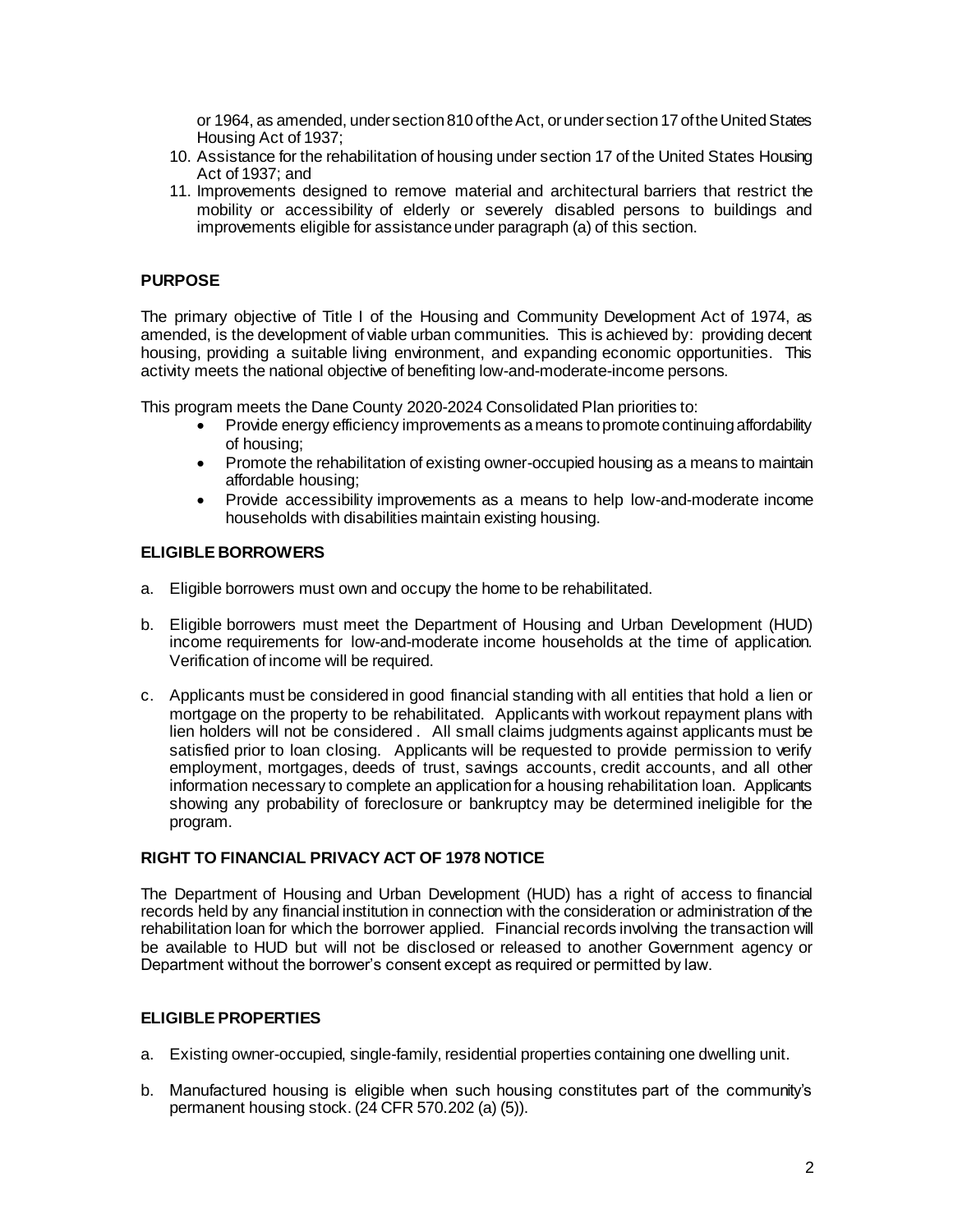- c. Property must be located in one of the participating municipalities of the Dane County Urban County Consortium.
- d. Total debt secured by the property, including the CDBG-funded loan, cannot exceed 95% of the after rehabilitation value of the property.
- e. An appraisal is required.
- f. The after-rehabilitation value of the property may not exceed 95 percent of the median purchase price for that type of single-family housing for Dane County as published by HUD.

## **ELIGIBLE WORK ITEMS**

Any approved exterior rehabilitation is eligible. Interior code-related work is allowed, provided that all exterior code-related work is addressed first.

#### Eligible Work Items

- Abatement of asbestos hazards
- Chimney repair or replacement or flue liner replacement
- Code repairs and upgrades for plumbing, heating, or electrical systems
- **Exterior painting**
- ◆ Foundation repair
- ◆ Gutter and downspout repair or replacement
- Wall and attic insulation
- Plumbing fixture repair or replacement
- Porch repair or reconstruction (including concrete stairs and stoops), including ramps for ADA accessibility
- Removal and replacement of deteriorated, hazardous concrete, excluding garage slab replacement
- ◆ Roof repair or replacement
- **Installation of security devices, including smoke detectors and dead bolt locks**
- ◆ Siding repair or installation of new siding to increase energy efficiency
- Replacement of stove or refrigerator to increase energy efficiency
- Window and door repair or replacement including storm doors

#### *Rehabilitation does not include:*

Installation of luxury items, such as a swimming pool;

Costs of equipment, furnishings, or other personal property not an integral structural fixture, such as: a window air conditioner; or a washer or dryer (but a stove or refrigerator is allowed);

Labor costs for homeowners to rehabilitate their own property.

#### **General**

- a. Property owners must agree to correct all code items in accordance with the applicable local (city/village/town) housing and property maintenance code.
- b. Work may not begin until the environmental review requirements at Part 58 are met and the County has given notice to proceed.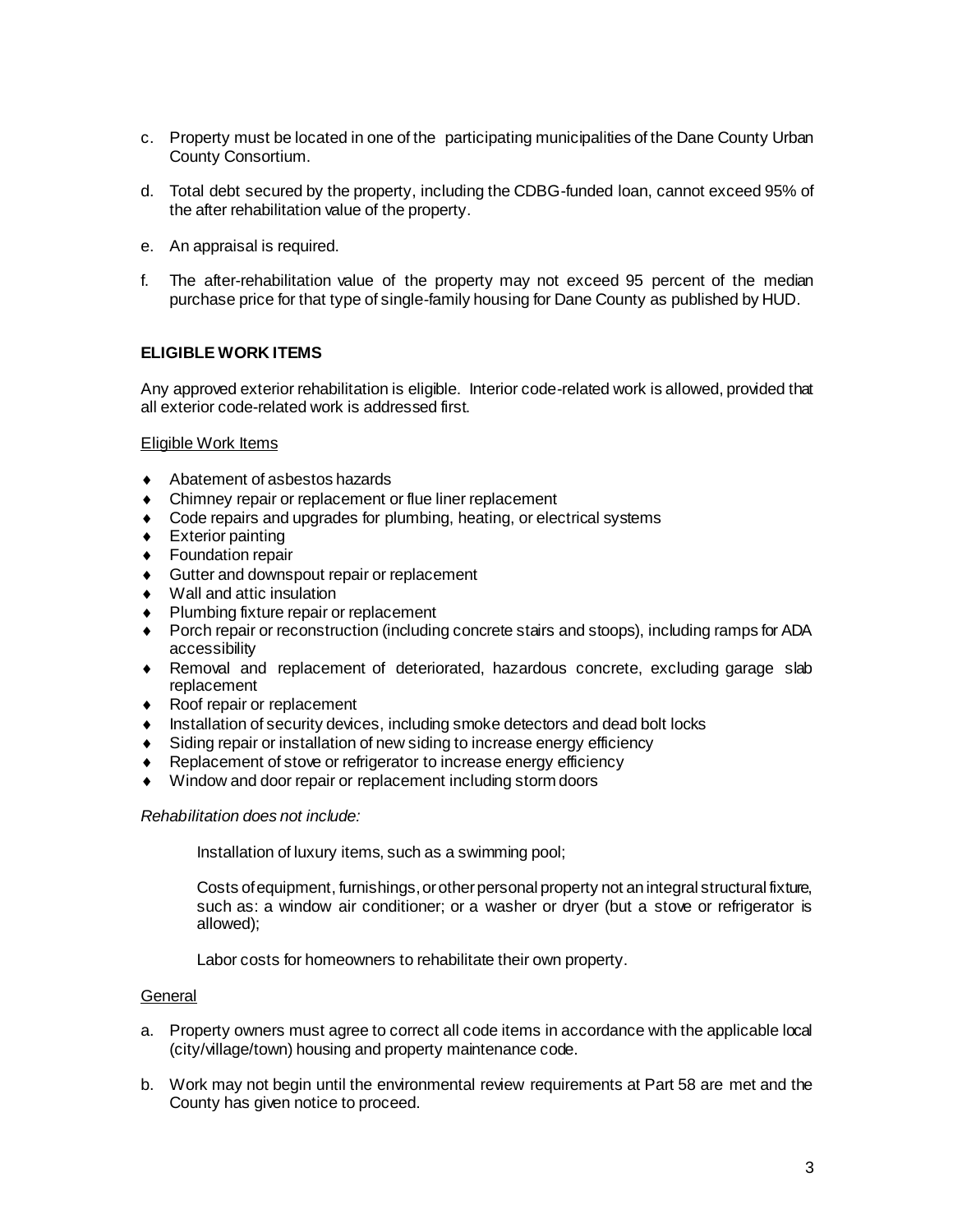- c. There must be an initial inspection conducted that details the work to be done. The participant file must contain a Work Write-Up and Cost Estimate that addresses the issues raised in the initial inspection.
- d. Any work, which disturbs a painted surface, must include lead testing and lead safe work practices.
- e. Three bids, at a minimum, are required from **qualified** contractors for the work items to be covered by the loan funds.
- f. All contractors are to be cleared through the HUD listing for debarred and suspended participants (24 CFR 570.506 and 85.3) prior to awarding of contract for work.
- g. Local building permits must be taken out for the work. If a permit is required, the building official should sign off on the permit indicating that the work was completed.
- h. Work should be inspected prior to paying the contractor.
- i. The owner or his/her authorized representative must approve each payment.
- j. Change orders must be documented and approved by the owner.
- k. There is to be a final inspection of the work by program participant staff that documents whether the work appears to correct the deficiencies noted in the initial inspection and whether all items were completed as specified in the work write-up.
- l. There must be documentation to show the contractor provided the appropriate lien releases.

#### **LOAN TERMS AND AMOUNTS**

- a. The minimum amount of loan funds for rehabilitation work is \$3,000 and the maximum is \$24,999.
- b. If the property has an extensive amount of rehabilitation work required to bring the property back to standard code, a waiver may be approved by the Division of Housing Access & Affordability staff to increase the loan amount not to exceed the lower of 95% loan to value or the lifetime Dane County Community Development Block Grant assistance limit.
- c. The rate on the loan is 0%.
- d. The County shall be provided with a Mortgagee's Title Insurance Policy satisfactory to the County, in the amount of the rehabilitation loan, and issued by a title insurance company licensed in the State of Wisconsin.
- e. The loan shall become immediately due and payable to the County upon the occurrence of any of the following:
	- i. Title to, or equitable ownership in the property is transferred to any party other than the surviving spouse of the borrower(s), if any; or
	- ii. The borrower(s) vacate the property; or
	- iii. The borrower(s) default in meeting any of the terms and conditions of the loan; or
	- iv. The borrower(s) refinance with cash-out.